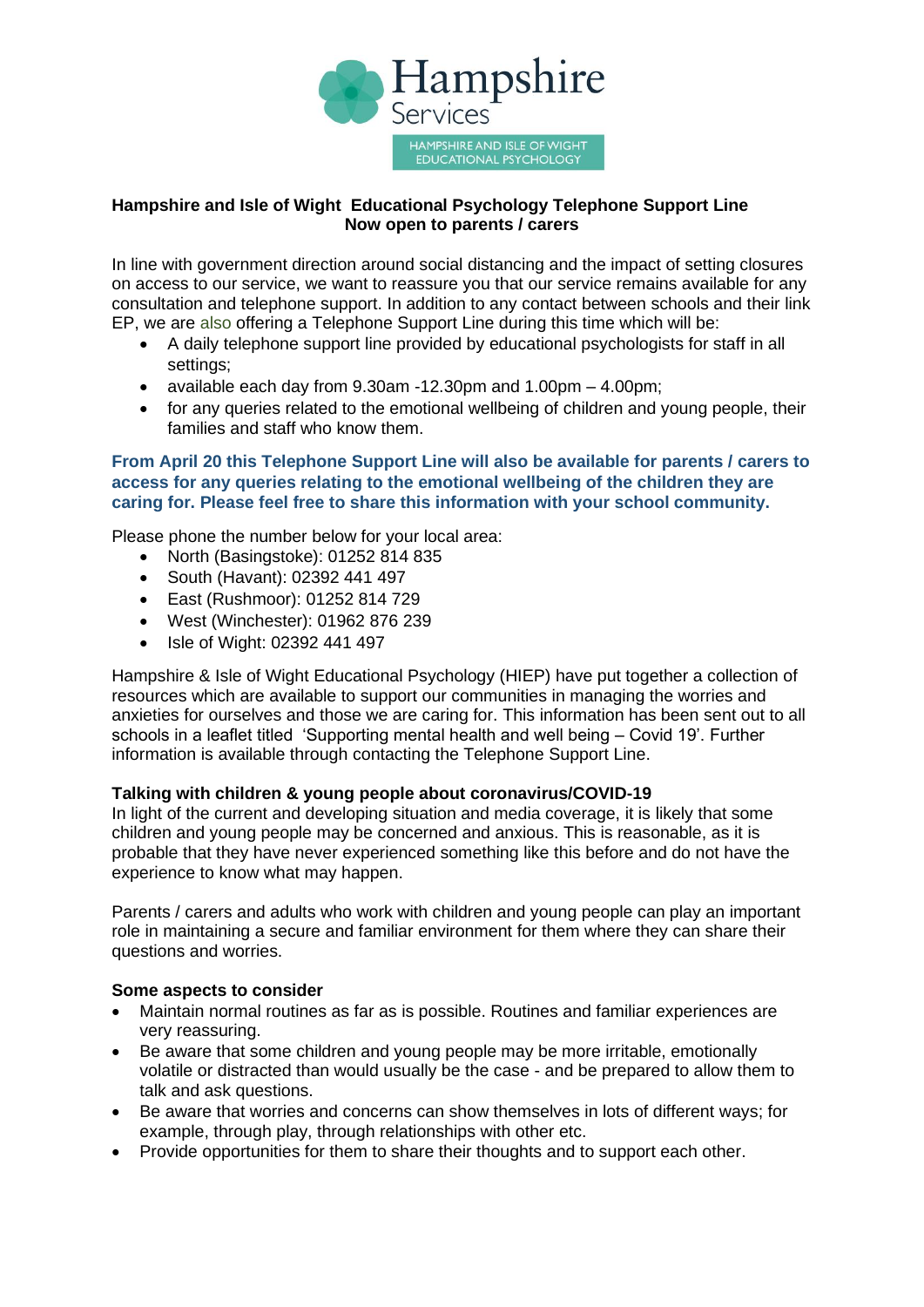

• Provide a clear message that nobody should be bullied or ignored if they have been associated with the virus. Be alert to any signs of name calling, exclusion or bullying.

#### **Talking to children and young people**

Make the conversation appropriate to the age and development of the child or young person. For older and more mature young people it may be helpful to guide them to the official websites and reliable news sources and share these with them to inform discussions.

- Choose a good time for a discussion with the child when they are happy to talk and when you are not having to immediately rush onto other things.
- Ask them to share what they know already. You will then know where to start the conversation.
- If they share worries or fears show them that you understand how they are feeling. Don't try to dismiss or minimise their fears.
- Keep to the facts and keep the conversation positive. Tell them that doctors and scientists are working on the treatments, and talk about what they can do to have some control, for example focusing on good handwashing, using tissues etc.
- Don't be afraid of saying you don't know if there is a question that you don't know the answer to.
- Make it clear that they can talk further with you if they have more questions or need more reassurance – and check in with them after a while to see how things are going.
- Try to end the conversations with a comment, topic or activity that is calming and reassuring.

## **Useful links**

#### **For settings**

*Coronavirus and UK schools closures: Support and advice for schools and parents/carers* from the British Psychological Society and Division of Child and Educational Psychology. This advice was produced in response to the UK Government's announcement of school closures as part of the response to Coronavirus. As the situation continues to develop, guidance may be updated as further details emerge:

[https://www.bps.org.uk/sites/www.bps.org.uk/files/Policy/Policy%20-](https://www.bps.org.uk/sites/www.bps.org.uk/files/Policy/Policy%20-%20Files/Coronavirus%20and%20UK%20schools%20closures%20-%20support%20and%20advice.pdf) [%20Files/Coronavirus%20and%20UK%20schools%20closures%20-](https://www.bps.org.uk/sites/www.bps.org.uk/files/Policy/Policy%20-%20Files/Coronavirus%20and%20UK%20schools%20closures%20-%20support%20and%20advice.pdf) [%20support%20and%20advice.pdf](https://www.bps.org.uk/sites/www.bps.org.uk/files/Policy/Policy%20-%20Files/Coronavirus%20and%20UK%20schools%20closures%20-%20support%20and%20advice.pdf)

The Anna Freud National Centre for Children and Families is a children's mental health charity. They have a range of advice on their website, including advice for children, families, schools and colleges about how to support during periods of disruption: <https://www.annafreud.org/what-we-do/anna-freud-learning-network/coronavirus/>

#### **Talking to children and young people about coronavirus / COVID-19**

General information for adults talking to children:

- [https://www.place2be.org.uk/about-us/news-and-blogs/2020/march/coronavirus](https://www.place2be.org.uk/about-us/news-and-blogs/2020/march/coronavirus-information-for-children/)[information-for-children/](https://www.place2be.org.uk/about-us/news-and-blogs/2020/march/coronavirus-information-for-children/)
- <https://www.anxietyuk.org.uk/blog/how-to-talk-to-children-about-covid-19/>
- <https://childmind.org/article/talking-to-kids-about-the-coronavirus/>

Talking to children with autism – advice for adults:

• <https://usevisualstrategies.com/autism-coronavirus-helping-students-understand/>

Stories and social stories to share with children: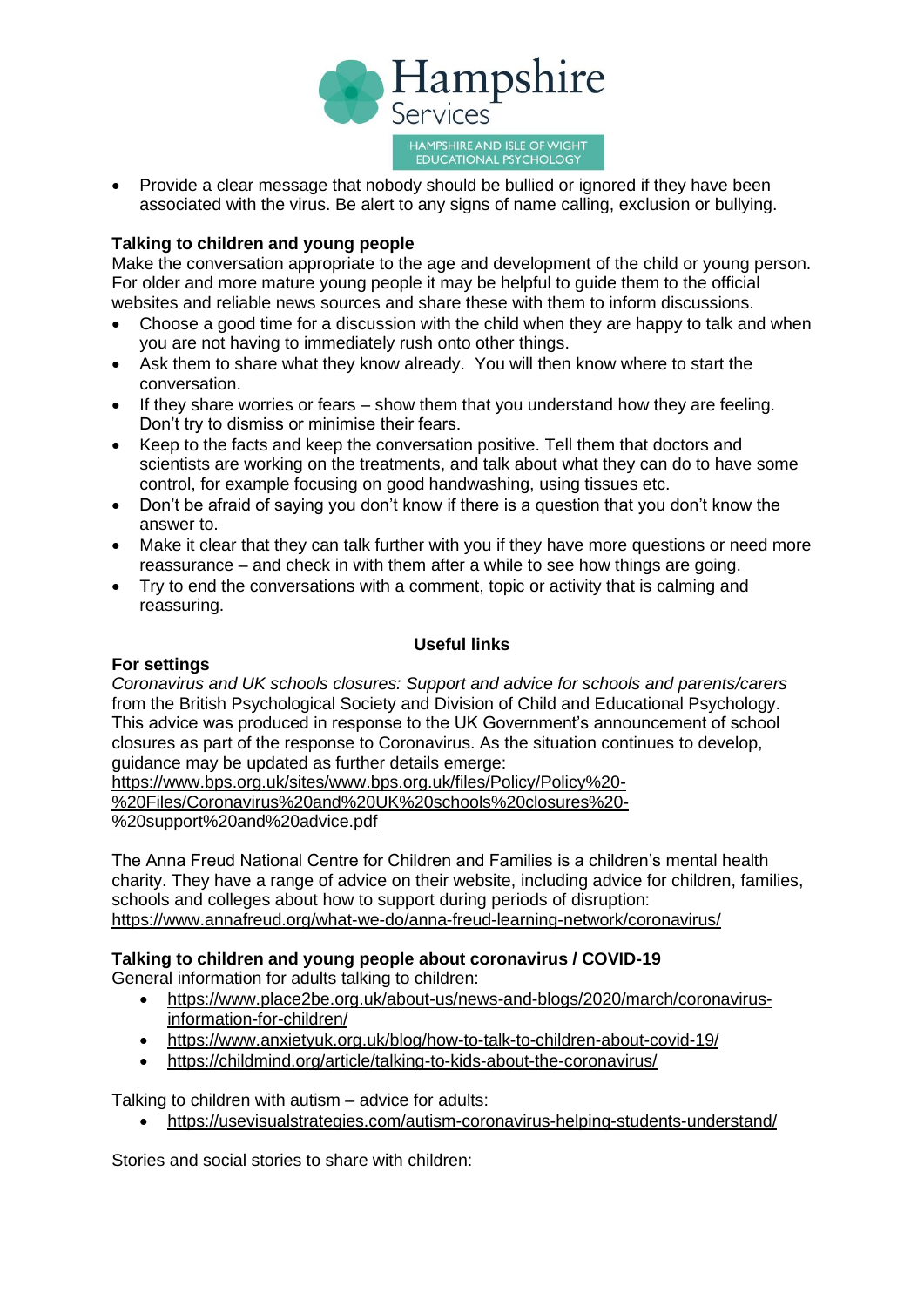

- https://www.elsa-support.co.uk/wp-content/uploads/2020/03/Childrens-story-aboutcoronavirus.pdf
- [file:///C:/Users/cfcsepcw/AppData/Local/Packages/Microsoft.MicrosoftEdge\\_8wekyb3](file:///C:/Users/cfcsepcw/AppData/Local/Packages/Microsoft.MicrosoftEdge_8wekyb3d8bbwe/TempState/Downloads/Coronavirus%20Social%20Story%20%20(1).pdf) [d8bbwe/TempState/Downloads/Coronavirus%20Social%20Story%20%20\(1\).pdf](file:///C:/Users/cfcsepcw/AppData/Local/Packages/Microsoft.MicrosoftEdge_8wekyb3d8bbwe/TempState/Downloads/Coronavirus%20Social%20Story%20%20(1).pdf)
- [https://carolgraysocialstories.com/wp-content/uploads/2020/03/Pandemics-and-the-](https://carolgraysocialstories.com/wp-content/uploads/2020/03/Pandemics-and-the-Coronavirus.pdf)[Coronavirus.pdf](https://carolgraysocialstories.com/wp-content/uploads/2020/03/Pandemics-and-the-Coronavirus.pdf) - social story explaining coronavirus for children
- [https://theautismeducator.ie/wp-content/uploads/2020/03/The-Corona-Virus-Free-](https://theautismeducator.ie/wp-content/uploads/2020/03/The-Corona-Virus-Free-Printable-Updated-2-The-Autism-Educator-.pdf)[Printable-Updated-2-The-Autism-Educator-.pdf](https://theautismeducator.ie/wp-content/uploads/2020/03/The-Corona-Virus-Free-Printable-Updated-2-The-Autism-Educator-.pdf) - social story for younger children

#### **For young people to access directly**

- <https://youngminds.org.uk/blog/what-to-do-if-you-re-anxious-about-coronavirus/>
- <https://youngminds.org.uk/blog/looking-after-your-mental-health-while-self-isolating/>
- https://www.bbc.co.uk/newsround/51861089

#### **Looking after your own mental health in relation to covid-19**

- https://www.anxietyuk.org.uk/blog/covid-19-and-anxiety-part2/
- <https://www.bbc.co.uk/news/uk-51734855>

# **General guidance for supporting anxiety**

#### **Websites**

Having good mental health helps us relax more, achieve more and enjoy our lives more. This NHS website offers advice and practical tips to help you look after your mental health and wellbeing: <https://www.nhs.uk/oneyou/every-mind-matters/>

The Anna Freud National Centre for Children and Families is a national children's mental health charity which offers advice for supporting mental health and wellbing: <https://www.annafreud.org/selfcare/>

Support for mental health and wellbeing of children and young people: <https://youngminds.org.uk/>

Information about supporting young people with anxiety: [https://www.anxietyuk.org.uk/get](https://www.anxietyuk.org.uk/get-help/anxiety-information/young-people-and-anxiety/)[help/anxiety-information/young-people-and-anxiety/](https://www.anxietyuk.org.uk/get-help/anxiety-information/young-people-and-anxiety/)

Calm is a worldwide app for guided relaxation and mindfulness. They have created free access to support guided relaxation in response to the coronavirus situation [https://www.calm.com/blog/take-a-deep-](https://www.calm.com/blog/take-a-deep-breath?utm_medium=email&utm_campaign=715072-free-mindfulness-resources-from-calm&utm_source=lists%2F51225-Ultimate-LoveLife-Makeover-Summit&simplero_object_id=su_eWE1de2opeEQMZhT61XBFMVm)

[breath?utm\\_medium=email&utm\\_campaign=715072-free-mindfulness-resources-from](https://www.calm.com/blog/take-a-deep-breath?utm_medium=email&utm_campaign=715072-free-mindfulness-resources-from-calm&utm_source=lists%2F51225-Ultimate-LoveLife-Makeover-Summit&simplero_object_id=su_eWE1de2opeEQMZhT61XBFMVm)[calm&utm\\_source=lists%2F51225-Ultimate-LoveLife-Makeover-](https://www.calm.com/blog/take-a-deep-breath?utm_medium=email&utm_campaign=715072-free-mindfulness-resources-from-calm&utm_source=lists%2F51225-Ultimate-LoveLife-Makeover-Summit&simplero_object_id=su_eWE1de2opeEQMZhT61XBFMVm)[Summit&simplero\\_object\\_id=su\\_eWE1de2opeEQMZhT61XBFMVm](https://www.calm.com/blog/take-a-deep-breath?utm_medium=email&utm_campaign=715072-free-mindfulness-resources-from-calm&utm_source=lists%2F51225-Ultimate-LoveLife-Makeover-Summit&simplero_object_id=su_eWE1de2opeEQMZhT61XBFMVm)

#### **Apps**

Headspace (mindfulness app) have launched a free section called *Weathering the storm*. This includes meditation, sleep and movement exercises.

ThinkNinja - an app specifically designed to educate 11-18 year olds about mental health, emotional wellbeing and to provide skills young people can use to build resilience and stay well.